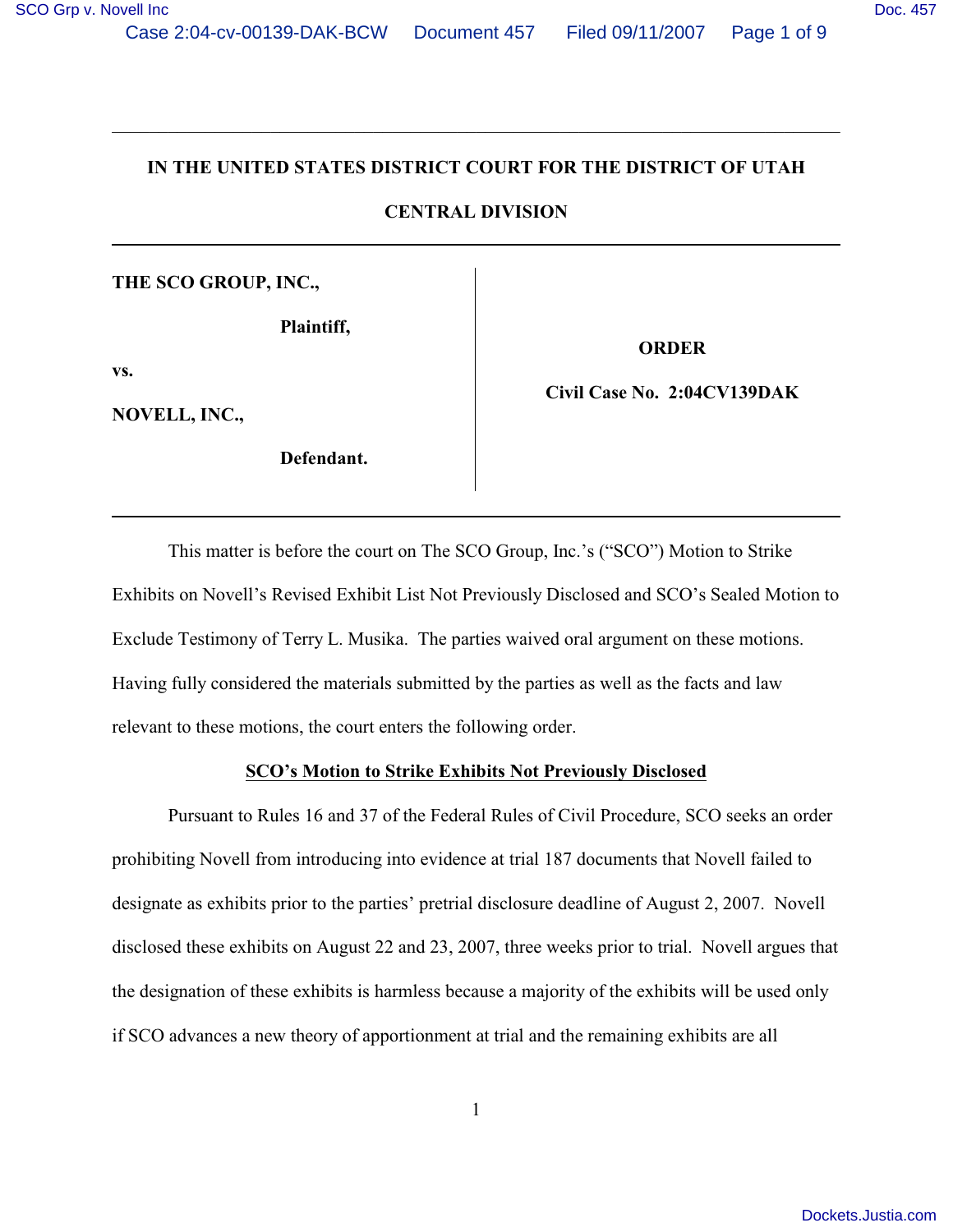materials that have been exchanged by the parties during discovery. Novell also claims that its supplemental disclosures were substantially justified because they were in response to the court's August 10, 2007 Memorandum Decision and Order ("August 10 Order").

 Rule 37 provides that "[a] party that without substantial justification fails to disclose information required by Rule  $26(a)$  or  $26(e)(1)$ ,,, is not, unless such failure is harmless, permitted to use as avidence at a trial . . . any witness or information not so disclosed." Fed. R. Civ. P.  $37(c)(1)$ . Also under Rule 37, "if a party fails to obey an order entered under Rule 26(f)," the court "may make such orders in regard to the failure as are just." These orders can include an order prohibiting the disobedient party "from introducing designated matters in evidence." *Id.*  $37(b)(2)(B)$ .

SCO relies on *Geisting v. Storz Instrument Co.*, 171 F.R.D. 311, 311 (D. Kan. 1997), in which the court struck exhibits from a supplemental exhibit list when the party failed to obtain leave of court to disclose exhibits "well after the discovery deadline." *Id.* The court, however, has broad discretion in determining whether a failure to meet the disclosure requirements is substantially justified. *Woodworker's Supply, Inc. v. Principal Mut. Life Ins. Co.*, 170 F.3d 985, 993 (10<sup>th</sup> Cir. 1999).

The parties agree that the court should employ a four-part test to determine whether the late disclosure of exhibits is harmless: (1) the prejudice or surprise to the party against whom the testimony is offered; (2) the ability of the party to cure the prejudice; (3) the extent to which introducing such testimony would disrupt the trial; and (4) the moving party's bad faith or willfulness. *Id.* at 993.

Given the changes in the focus of the case as a result of the court's August 10 Order, the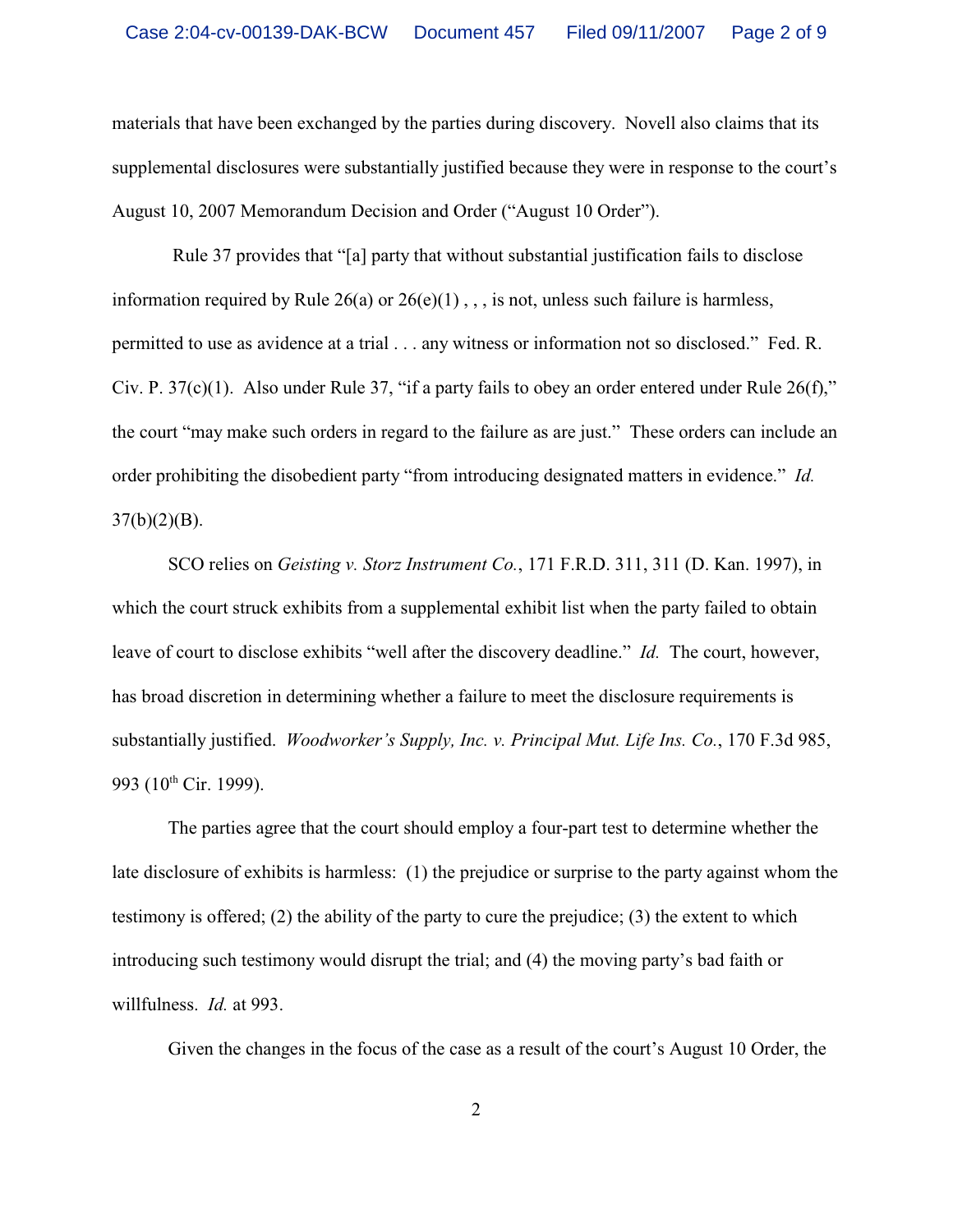court finds no willfulness or bad faith in Novell's late designation of exhibits. There is also no evidence that the exhibits would disrupt the trial. With respect to the ability of Novell to cure the prejudice, SCO alleges that the only cure for the prejudice it would sustain is to strike the exhibits entirely or to continue the trial to allow it more time to review and respond to the newly disclosed exhibits. Whereas Novell argues that there is no prejudice to cure. Therefore, the determination of harmlessness turns on whether SCO has suffered or will suffer prejudice as a result of Novell's introduction of exhibits at trial that were designated three weeks after the court-imposed deadline and three weeks before trial.

SCO's stated prejudice is that Novell's belated disclosures have substantially cut into SCO's trial preparation time. SCO asserts that "nearly 200 documents disclosed three weeks before trial in such a complex case is not a 'small amount of material.'" In this regard, the court recognizes that the timing of its August 10 Order has impacted both parties. The pretrial disclosures deadline was a week before the court issued its ruling on the primary issues in the case. Not only did the court's order significantly narrow the scope of the trial, it changed the nature of Novell's remaining counterclaims.

The *Geisting* case, relied on by SCO, is distinguishable from the instant case. In *Geisting*, the court addressed whether a party could disclose several documents on a supplemental exhibit list that had not been disclosed during discovery. 171 F.R.D. at 311. The defendant searched its files for documents in response to the plaintiff's arguments in a summary judgment motion and failed to disclose the documents until a month before trial. *Id.* In this case, the exhibits are merely being designated as exhibits. They were already exchanged during discovery. In fact, many are SCO's own documents. Furthermore, the designation in this case

3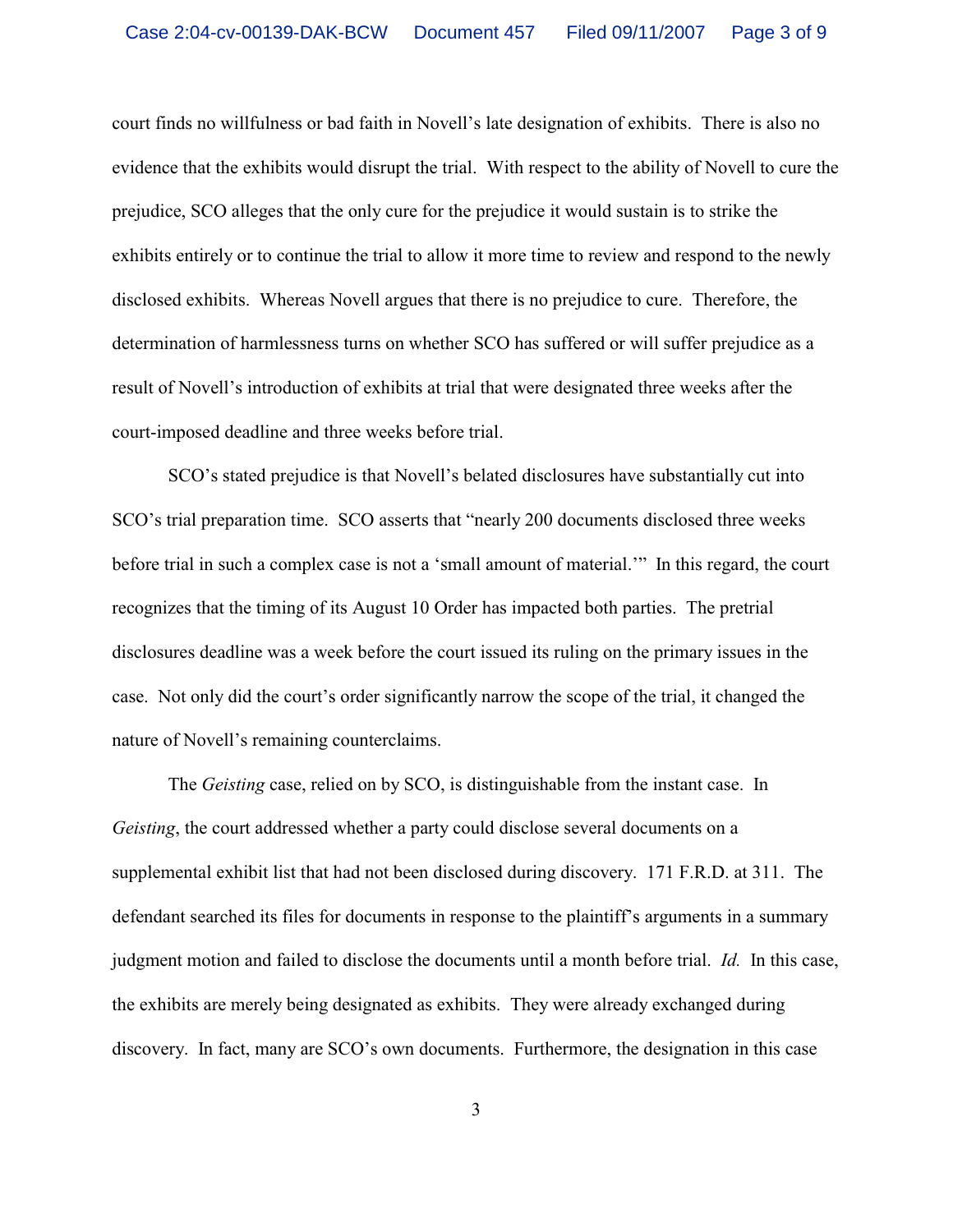was expeditiously made in response to the court's ruling regarding the factual issues remaining for trial. In *Giesting*, the defendant took two months to disclose documents responsive to theories in a motion for summary judgment. *Id.* Therefore, the court is not persuaded that a sanction is appropriate.

 While relying on the complexity of the case as a basis for its prejudice with respect to timing, SCO does not recognize the limited factual questions left for trial. The questions of fact remaining for trial are so limited that SCO should be able to comprehend the relevancy of the exhibit, the use to which Novell is putting it, and formulate its response to such documents prior to trial. A majority of the documents will only be used if SCO advances a new theory, and such documents could have been used in any event for impeachment purposes without being disclosed. Many other documents are documents with which SCO is familiar. Although there are several exhibits, the court concludes that such a review could be accomplished in the time frame SCO has had between the disclosures and the trial date. SCO will have almost a month to review the documents and determine its response. Moreover, many of the documents on the list are documents with which SCO is familiar.

SCO does, however, recognize the narrowness of the issues remaining for trial when it argues that Novell's exhibit list somehow expanded while the case narrowed. SCO is correct that there are no new claims as a result of the court's order. But SCO's contentions do not recognize the change in the nature of Novell's remaining claims as a result of the court's analysis of those claims in its August 10 Order. As the parties' positions with respect to the allocation of revenues under the licenses may have been required to change, it is reasonable to expect that some of the documentary evidence relevant to apportionment would have also changed.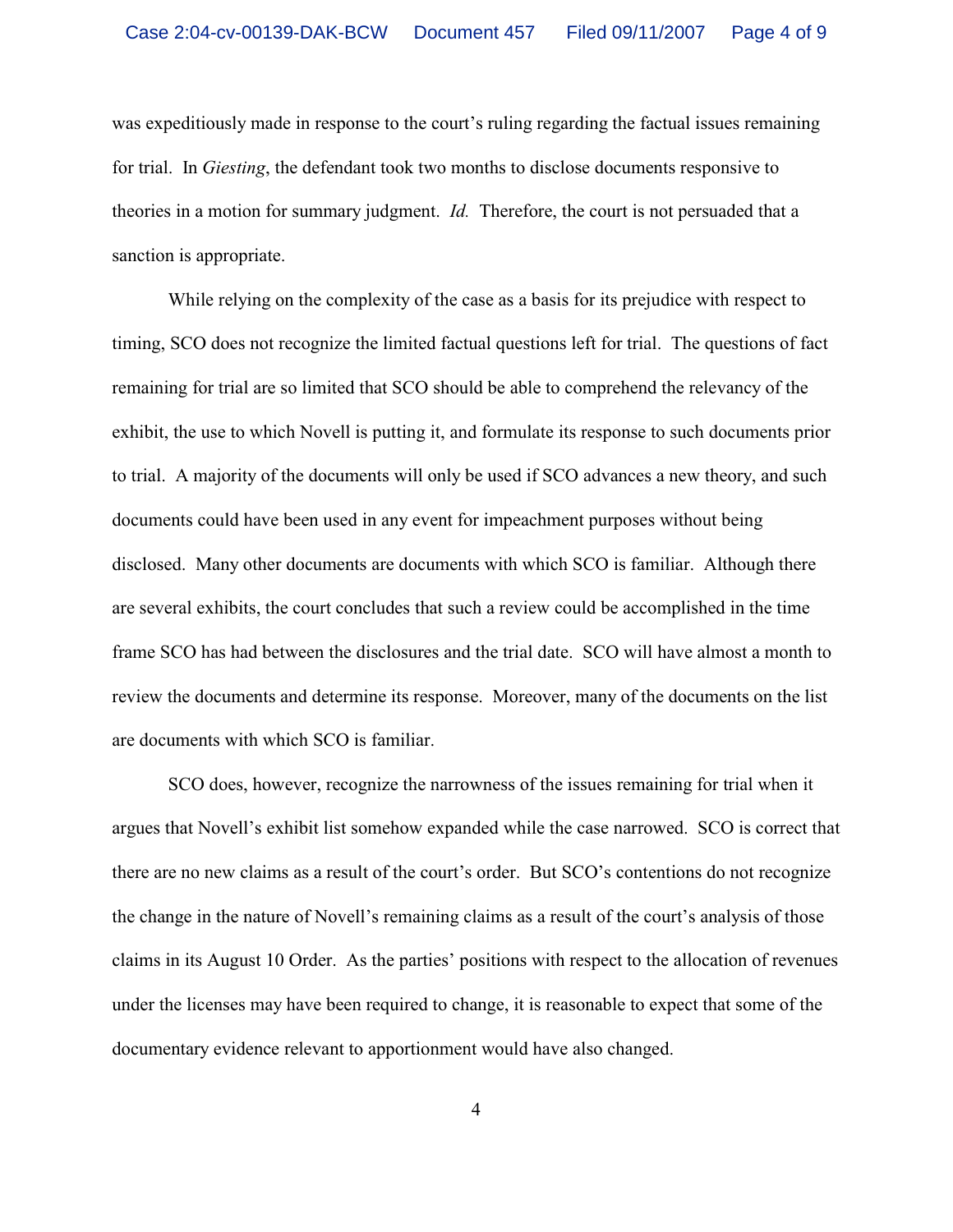In connection with the potential for new theories of apportionment, Novell will use 138 of the 187 exhibits only if SCO advances a new theory of apportionment. Novell concedes that "[i]f SCO does not introduce a new theory of apportionment, Novell will not use these documents." The court denied Novell's third motion in limine seeking to preclude SCO from advancing any new theories at trial. The court ruled that SCO could advance arguments it believes are consistent with the evidence to be presented at trial. This ruling, in large part, was based on the fact that the court's August 10 Order may have affected SCO's position with respect to the appropriate allocation of revenue. Although SCO's theory appears to be only a potential shift from zero to de minimis, such a shift is likely in response to the court's August 10 Order recognizing that there was some component of SVRX technology in the 2003 Sun and Microsoft Agreements that would be considered an SVRX License under the APA.

Similarly, SCO must recognize that Novell's position on apportionment may have also been affected by the court's August 10 Order finding that there was a question of fact as to the value of the SVRX portion of the licenses. It appears from the pretrial documents submitted to the court that Novell's position prior to the court's August 10 Order was that 100% of the revenues from the 2003 Sun and Microsoft Agreements constitute SVRX Royalties. Just as SCO's position may have changed based on the court's ruling, Novell's position may have changed given the court's finding that there was a question of fact as to how much of the revenues from the agreements were attributable to the licensing of SVRX technology. It would be unfair to allow SCO the opportunity to revise its position in light of the court's ruling and not allow Novell that same opportunity.

Although the court would have preferred for Novell to seek leave of court prior to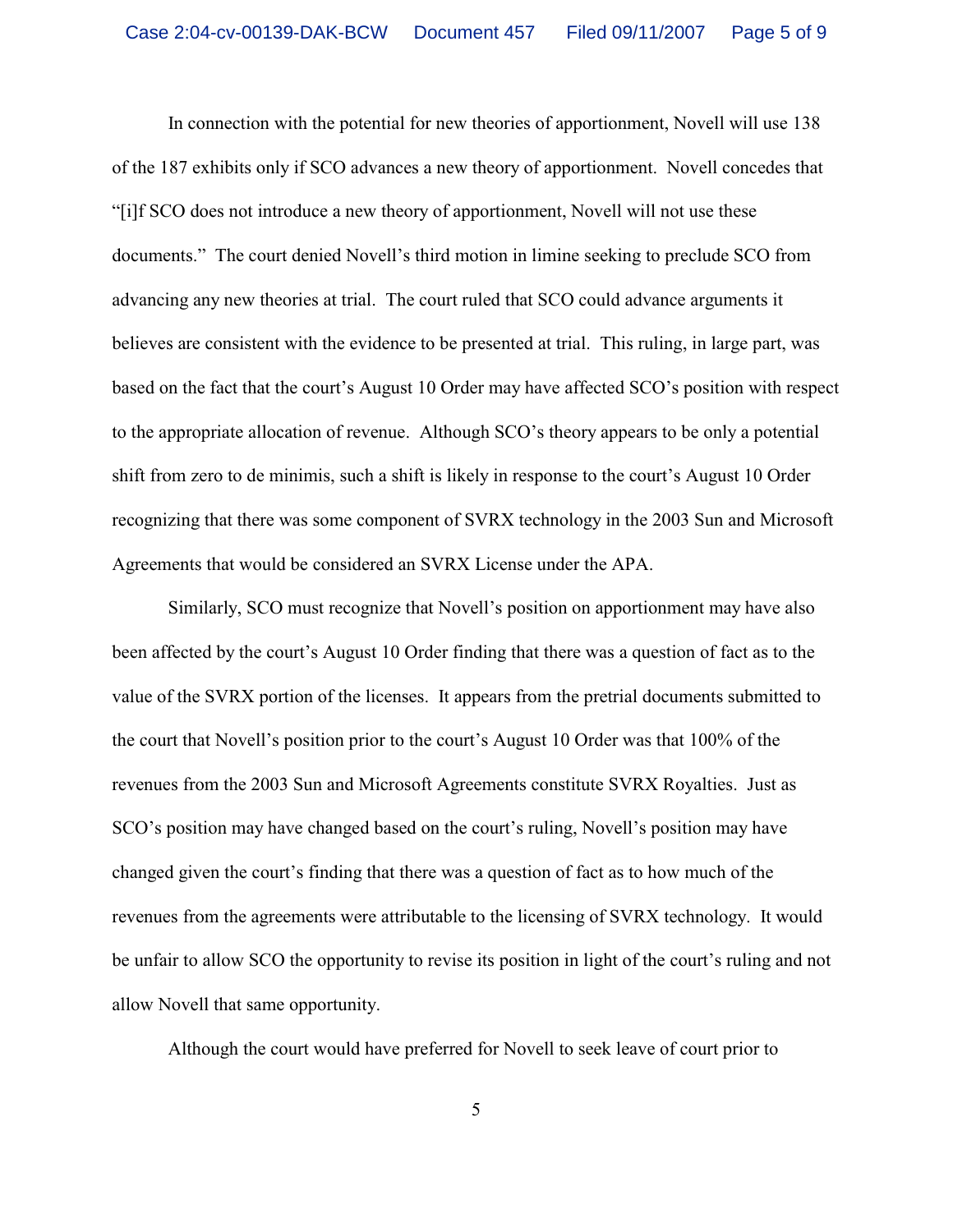supplementing its disclosures, it concludes that the supplemental disclosures were substantially justified as a result of the court's August 10 Order. Because the parties were equally affected by the court's August 10 Order, there is no fundamental unfairness that will result in the trial of the case. The court will hold Novell to its assertion, however, that 138 of the documents will not be used unless SCO introduces a new theory of apportionment. Accordingly, SCO's Motion to Strike Exhibits on Novell's Revised Exhibit List Not Previously Disclosed is denied.

## **SCO's Motion to Exclude Testimony of Terry L. Musika**

SCO seeks an order excluding the testimony of Novell's expert Terry Musika as set forth in his May 29, 2007 Expert Report on Damages and his July 31, 2007 Supplemental Expert Report on Damages. SCO contends that Novell has not met its burden of establishing the admissibility of Musika's testimony.

Under Rule 702 of the Federal Rules of Evidence, Novell must demonstrate that Musika is "qualified as an expert by knowledge, skill, experience, training, or education." SCO claims that Musika is not qualified to offer any opinion on the allocation of revenue attributable to the SVRX technology. There is no question that Musika, as an experienced CPA, is clearly qualified to perform the calculations in his report. Novell claims that to the extent that Musika opines on apportionment in rebuttal, he is qualified based on his experience in intellectual property valuation. Based on the materials provided, the court agrees that Musika's background and experience demonstrate that he is qualified to opine on the valuation of intellectual property.

In addition to establishing his qualifications, Novell must demonstrate that his testimony "will assist the trier of fact to understand the evidence or to determine a fact in issue." Fed. R.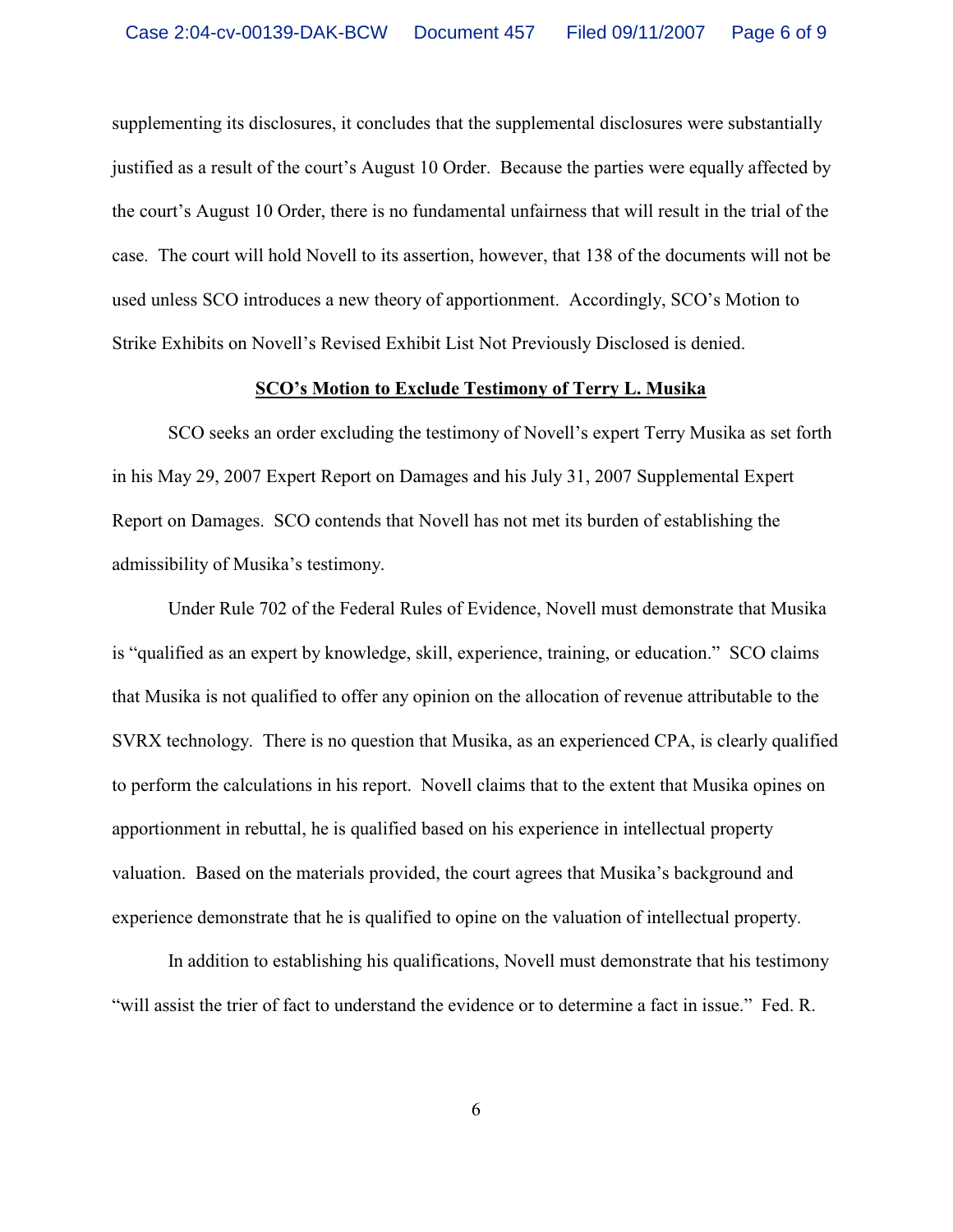Evid. 702. The testimony must be based on sufficient facts or data, be the product of reliable principles and methods, and be reliably applied to the facts of the case. *Id.*

SCO objects to Musika's testimony because it involves only simple arithmetic and assumes the ultimate question the trier of fact must resolve. Musika's testimony compiles several payments made and calculates quarterly interest on the principal. While SCO is correct that this type of calculation is conducted routinely by courts, it is also true that courts routinely allow expert testimony for similar types of calculations. Moreover, the rules of evidence allow experts to express opinions that embrace the ultimate issue to be decided by the trier of fact. Fed. R. Evid. 704.

SCO further contends that Musika's testimony fails Rule 702's reliability requirement because he employs no theory or technique other than following Novell's counsel's instructions to include all revenue from all SCOsource licenses. But the validity of an expert's assumptions go to the weight of the expert's testimony rather than its admissibility. *United States v. Cavely*, 318 F.3d 987, 997-98 (10th Cir. 2003). SCO can challenge the validity of his assumption that all of the SCOsource revenues are SVRX Royalties, and the court, as the trier of fact, can choose to accept or reject it. There is enough of a basis in the agreements for finding that any incidental license of SVRX creates an SVRX License generating SVRX Royalties for Musika's testimony and assumptions to meet the underlying reliability standards for expert testimony. SCO does not cite to anything in the courts' prior orders that would preclude a finding that all revenue under the Sun and Microsoft Agreements should be considered SVRX Royalties. And while SCO may have a differing interpretation of the contracts, its interpretation does not make Musika's assumptions unreliable.

7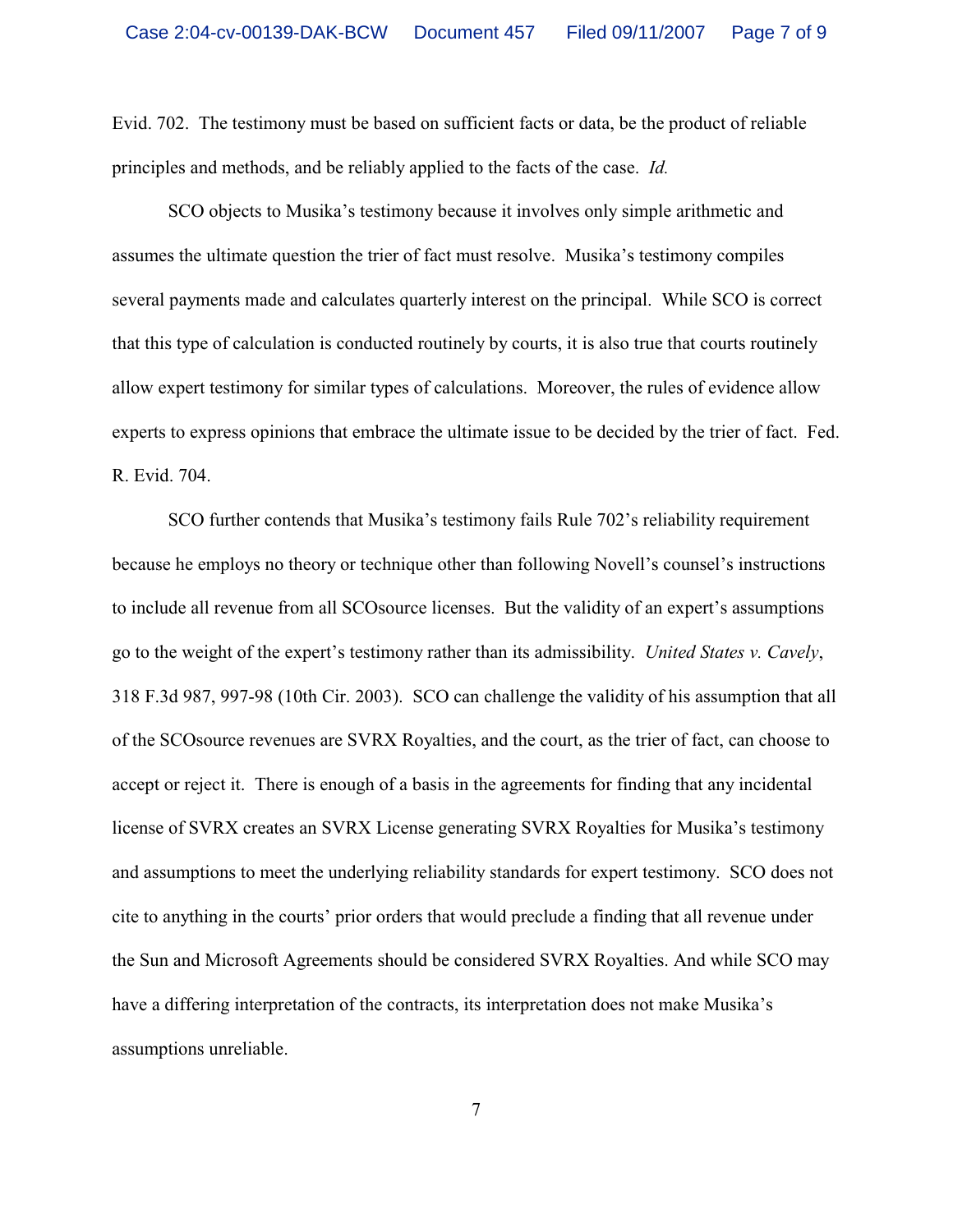Finally, SCO argues that Musika has not adequately applied any principles or methods to the facts of the case because he conducts no analysis or evaluation of what portion of the revenue from the agreements are attributable to SVRX. Again, many of these arguments can be made on cross-examination at trial. SCO's argument also fails to recognize that Novell may establish its apportionment analysis through other means. If other evidence supports such an apportionment and Musika is simply asked to provide the calculations resulting from such apportionment, there are no grounds for attacking Musika for failing to conduct the apportionment analysis.

SCO also argues that Musika should not be permitted to offer any testimony on allocation of the SCOsource agreements because he has never offered any such opinion in discovery or his expert report. Although SCO dismisses Novell's concerns about SCO's presentation of a new apportionment model at trial, the court does not find such concerns unfounded. The court's August 10 Order necessarily required the parties to reevaluate their positions regarding apportionment and neither party is more prejudiced than the other with respect to proceeding to trial. In addition, Novell's opposition states that Musika will testify on apportionment only in rebuttal. Expert reports under Rule 26(a) are to set forth the substance of direct examination. Therefore, the presentation of rebuttal testimony on apportionment does not run afoul of Rule 26's expert report requirements.

The court concludes that Novell has met its initial burden with respect to the admissibility of Musika's testimony. Accordingly, the court denies SCO's Motion to Exclude Testimony of Terry L. Musika.